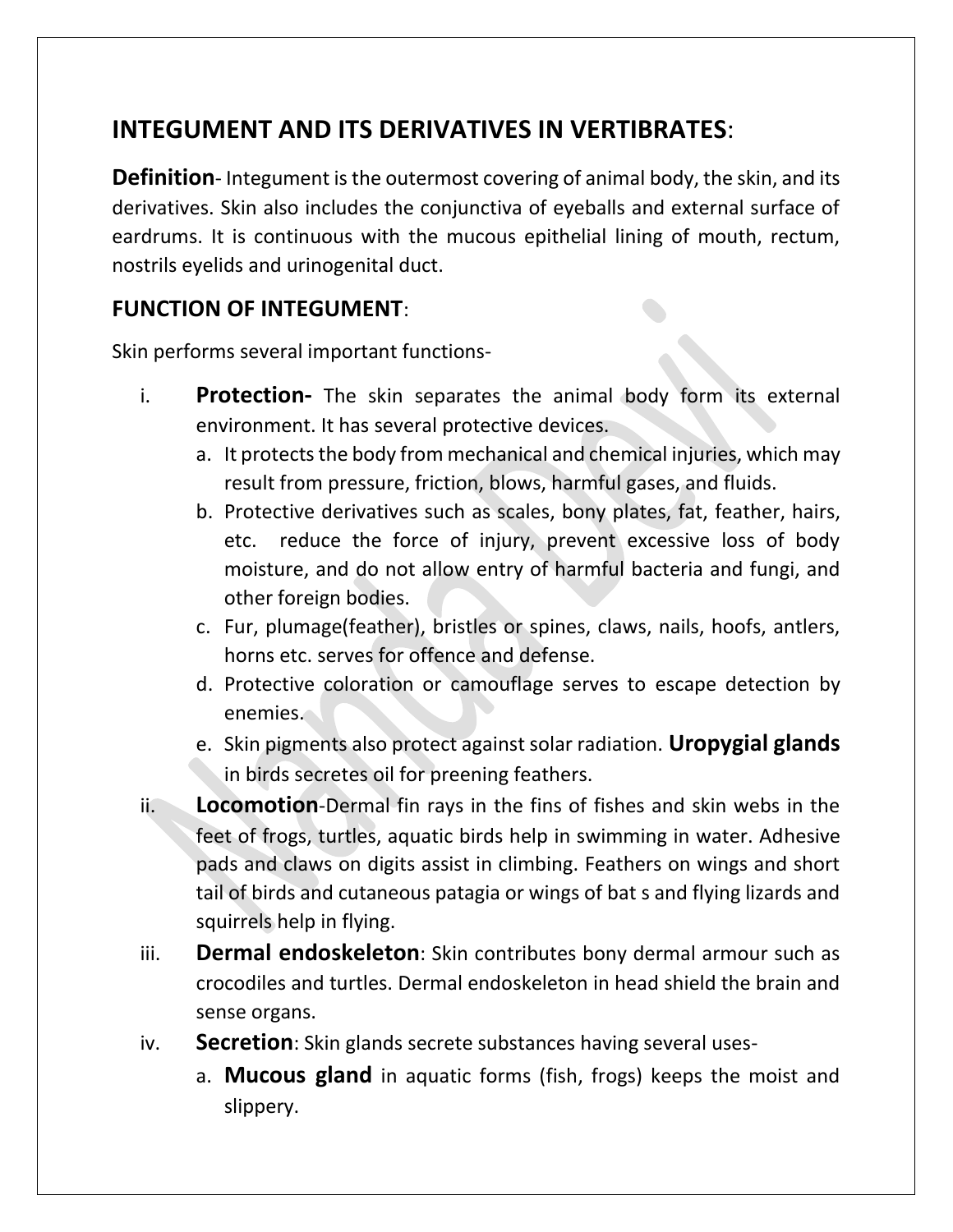- b. Poisonous, bitter, or offensive secretions ward off potential enemies.
- c. Oil from **Sebaceous glands** of mammals lubricates the skin and hairs.
- d. **Mammary glands** manufacture milk for nourishment of the young.
- e. Odors of **Scent glands** attract the opposite sex.
- f. Tears from **Lacrymal glands** wash the conjunctiva of mammalian eyeball.
- g. **Glands of auditory** meatus secretes an earwax, the **cerumen**, to grease eardrums.
- v. **Food storage**: -Thick and fatty layer of **blabber** under skin of whale and seal serves as insulation as reserve food. Animal also accumulate subcutaneous fat prior to hibernation and migration.
- vi. **Temperature control**: In warm blooded animals, fur, feathers, and scales insulates and conserve body heat in cold climate. Sweat glands of mammals provide cooling by evaporation in summer for elimination of heat.
- vii. **Excretion:** excess of water, salts and urea are also eliminated in sweat. Shedding of skin during **ecdysis** also get rid of of some metabolic wastes.
- viii. **Sensation**: cutaneous nerve endings and other sense organs are stimulated by touch pain, changes in pressure and moisture, extremes of heat and cold and chemicals etc.
- ix. Sexual selection brilliantly coloured skins antlers of male deer long tail, coverts of peacock etc. lead to sexual dimorphism and serve to attract the females for mating.
- x. **Miscellaneous:** Skin has many other functions
	- a. Vitamin D is synthesized in mammalian skin from sebum of sebaceous glands in UV light.
	- b. Brood pouches under the skin of some fishes and amphibians protect unhatched eggs.
	- c. Nasal glands or tetrapod's keeps nostril free of water and dirt.
	- d. Amphibians carry on considerable respiration through their richly vascular skin.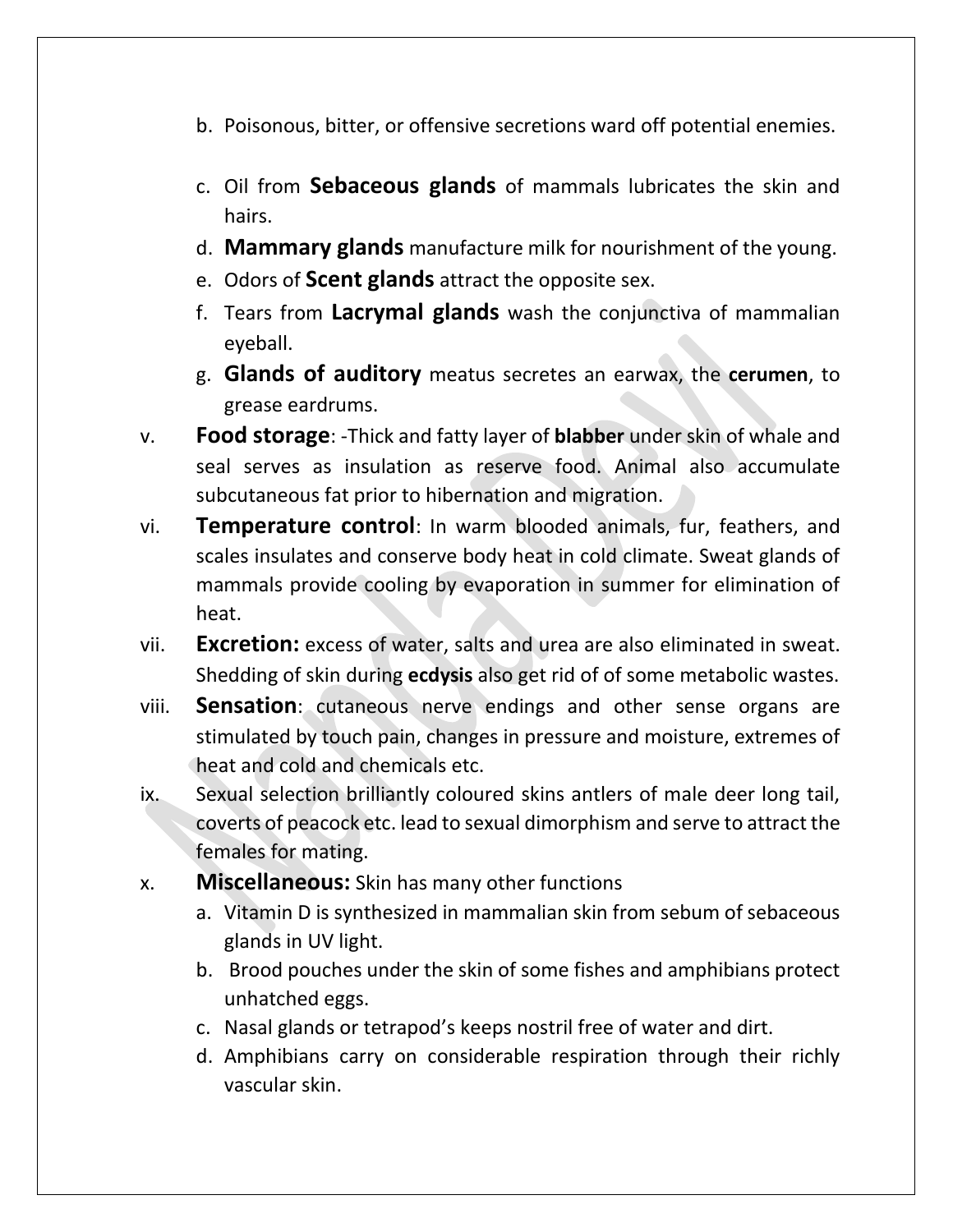e. Skin shows selective absorption of oil ointments iodine beneficial sunrays etc.

## **STRUCTURE OF INTEGUMENTS**:

The skin of all vertebrates is multicellular and having 2 layers.

- 1. An outer **epidermis** developed from ectoderm,
- 2. An **inner dermis** derived from the mesoderm.
- 1. **Epidermis** Epidermis is a stratified epithelium. It has 2 regions.
	- a. The *outermost* region of many layers of dead, squamous cells form a Horney, resistant covering, or *stratum corneum* on the skin surface. Its cells accumulate a Horney protein called *Keratin*, gradually die, and eventually wear off in the form of scurf or dandruff. Since keratin is tough and insoluble in water, the keratinized stratum corneum provides protection against mechanical injuries, fungal and bacterial attack, and loss of body moisture.
	- b. The *innermost or basal* region of epidermisincludes a single layer of living columnar cells, the Malpighian layer or *stratum germinativum* and it is separated by a basement membrane. Its cell actively divides and continually replace the worn-out cells of the cornified layer.

Epidermis is thin in aquatic vertebrates and rich with mucous glands. It is thicker in land vertebrates and structures such as – scales, feathers, hairs, nails, claws, horns, and enamel of teeth derived from the *Malpighian layer*.

2. **Dermis or corium**: -It is inner layer of skin .it is composed of fibrous connective tissue and contains many blood capillaries, lymph vessels, muscle fibres, nerve fibres and sense organs and elastic fibres which bring the skin back to its normal shapes, melanin pigments and pigment granules are also found in epidermis. Fat may accumulate as reserve food in special cells adenocytes, in deeper parts of dermis and in the sub cutaneous tissue.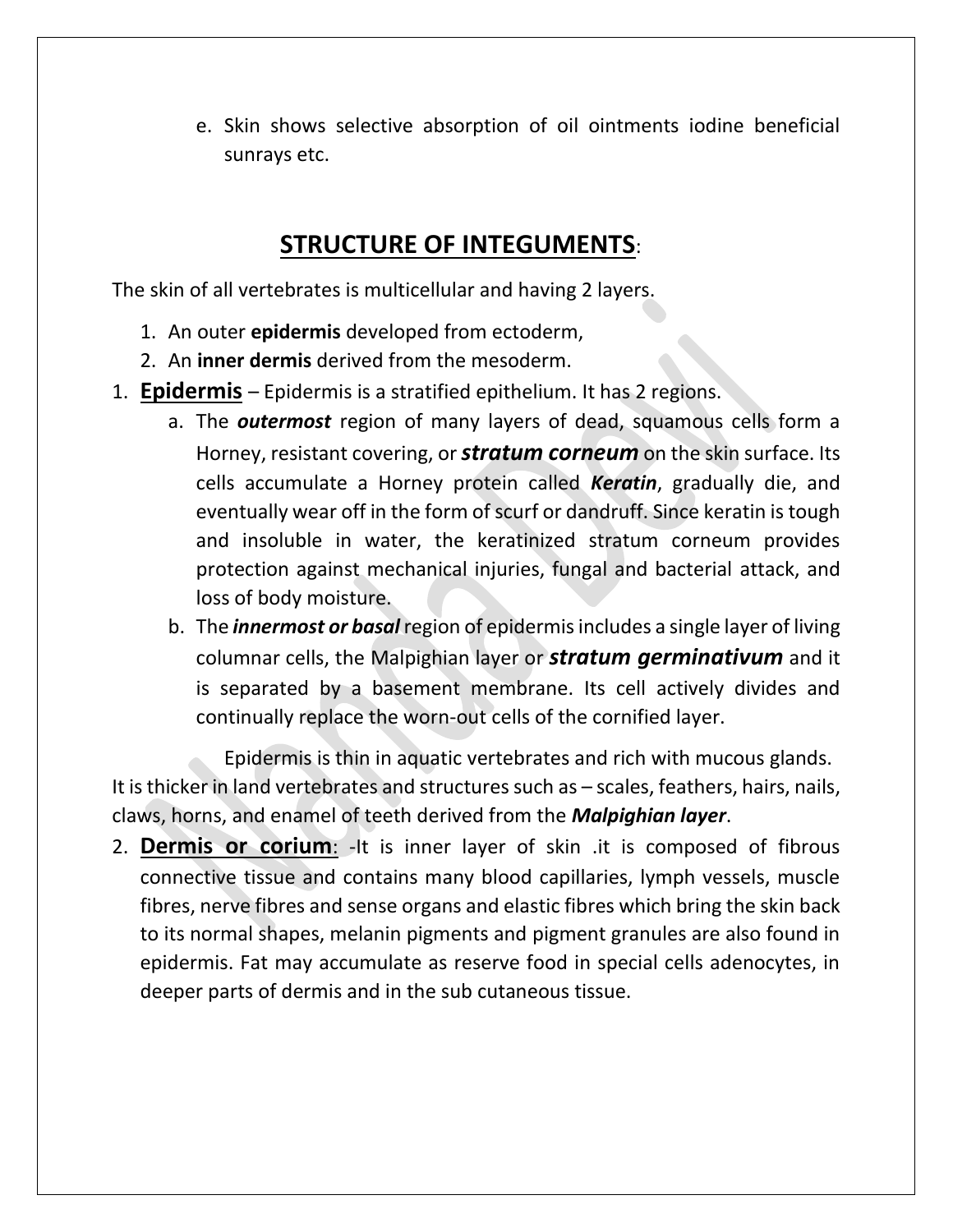## **DERIVATIVES OF INTEGUMENT**

Depending upon the layer of skin from which they are derived, they **are Dermal derivatives and Epidermal derivatives.**

#### **A. Epidermal derivatives & B. Dermal derivatives**

- *A. Epidermal derivatives* comprise (1). *epidermal glands* and (2). *hard horny structure* including epidermal scales, cutes, beaks, horns, claws, nails, hoof, feathers, and hairs etc. all the hard horny structure together forms exoskeleton. Of an animal.
- *B. Dermal derivatives*-comprises bony or dermal scales plates or scouts, fin rays and antlers etc.

## **A: Epidermal derivatives**-

- 1. **Epidermal glands**. It is formed by the Malpighian layer of epidermis but often invade the dermis they may be unicellular or multicellular. They are as follows.
	- a. **Mucous glands** They secretes MUCIN which forms slimy or sticky mucous on coming in contact with water, it keeps the skin moist and slimy protect the skin from against harmful bacteria and fungi. Abundant in Amphion skin.
	- b. **Poison glands** they are modified multicellular cutaneous glands larger but fewer than mucous glands. The parotid glands behind the head of toads are aggregation of poison glands. secretion of poison glands may be bitter, irritating, an even dangerous to the predators.
	- c. **Luminescence glands or photophores**: in deep sea luminous teleost fish's certain multicellular epidermal glands serve as light emitting organs known as photophores.
	- d. **Femoral glands**-These are found in lizards on the ventral side of both thighs. The sticky secretion hardens in air to form temporary tiny spines. That serve to hold the female at the time of copulation.
	- e. **Sweat glands**-It is abundant in most mammalian skin. they are slender coiled tubes embedded deep in dermis, with their long ducts opening on skin surface. It regulates the body temp.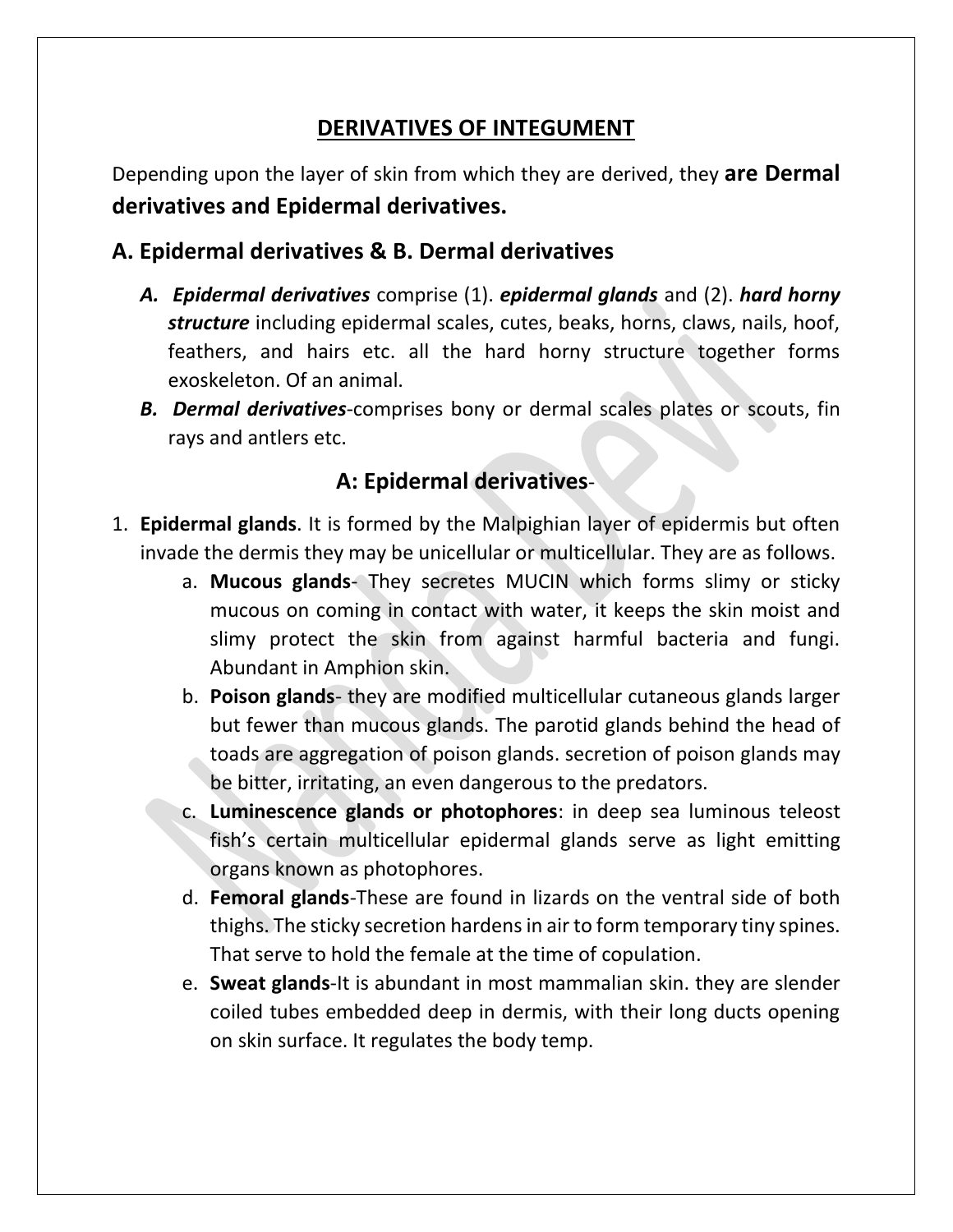Sweat glands are absent in scaly anteater and marine mammals. In some animals it is occurs in the soles of feet (cat), lips(rabbit) etc. Male giant kangaroo and hippopotamus secretes red coloured sweat. In eye lashes and long margin of eye lids are modified sweat glands.

- f. **Sebaceous glands** These are branched alveolar glands opening into the hair follicles of mammals. There oily secretion, called SEBUM (grease) keeps the skin and hairs soft, greasy, waterproof, and glistering. In some mammals it is absent, which are practically devoid of hairs. CERUMINOUS glands of external ear canals are modified sebaceous glands, greasy secretion of this glands, called CERUMEN, helps to protect the ear from dust particles and trap the insects. MEIBOMIAN glands of eyelids are modified sebaceous gland.
- g. **Scent glands** they are modified sebaceous gland of mammals and their odor secretion serve as repel foes and attract the opposite sex. Scent glands may occur in between toes on feet (goat, rhino, horse) naval on abdomen (musk deer) etc.
- h. **Mammary glands:** Characteristics of mammals, these are compound tubular glands that produces milk during lactation period for feeding the young ones. Usually, they are present only in female but in monotremes, primates and some other it presents in male also.
- 2. **Epidermal scales and scutes** They are developed by the accumulation of a protein, known as KERATIN. All the stratum corneum cells are cornified and form horny hard exoskeleton like **scales, hairs, beaks, horns, claws, nails** etc.in different vertebrates.

**In reptiles** having continuous outer covering of horny epidermal **scales** that prevent water loss through the skin surface**. In snakes** also the scales are overlapping enlarged on head, called **shield** and on the ventral surface called *scutes,* which aid in **locomotion. Crocodiles** and **turtles** have **scutes**. In **birds**, small scales are present on the long leg, foot, and beak. In **mammals** like **scaly ant eater** the large **scales** on body. In **armadillos**, large body **scales** become fused into plates and bands.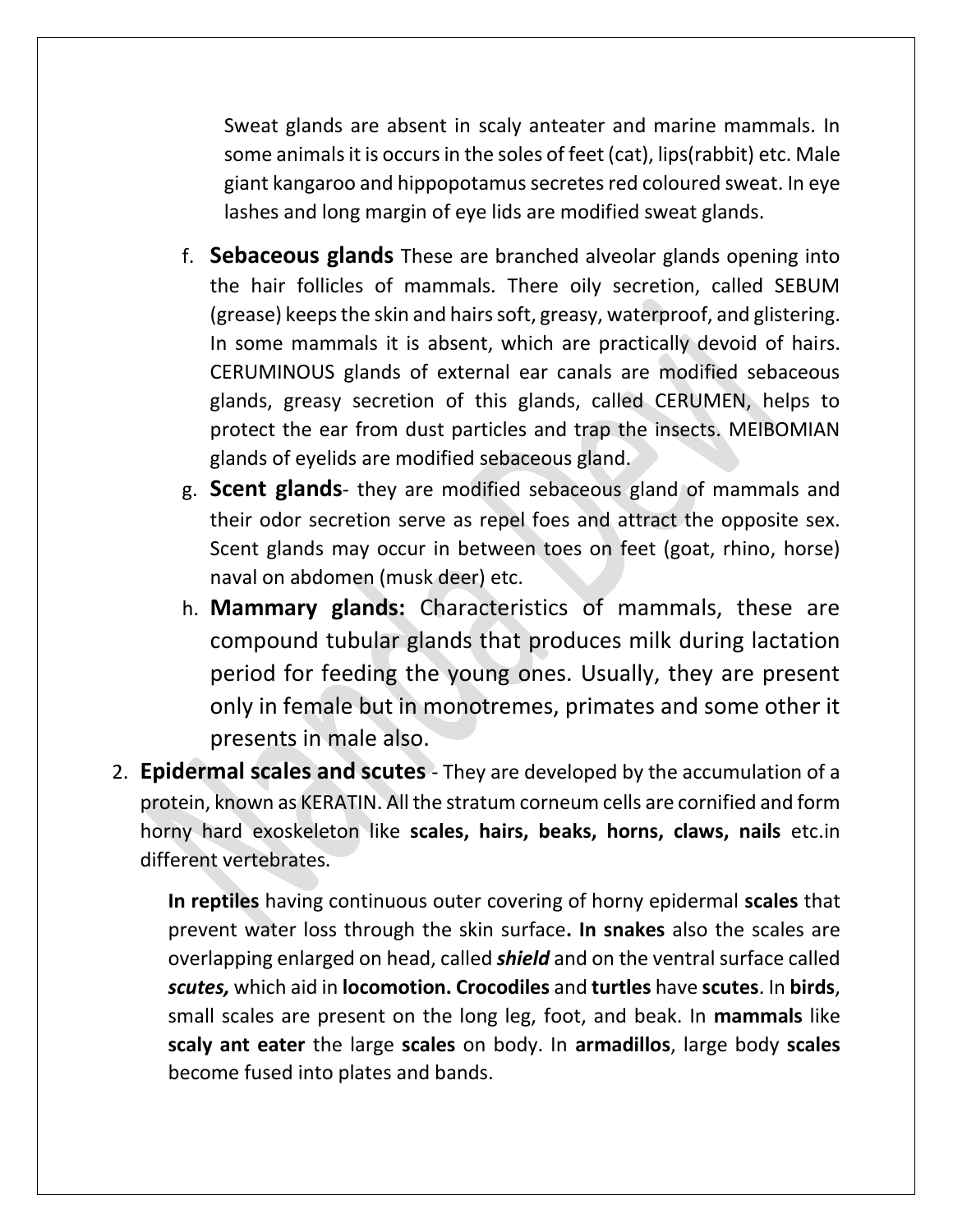## **B: Dermal derivatives**-

Dermal derivatives are I. **dermal scales and scutes**, ii **disital cornification, iii. horns, iv feathers and v. hairs.**

I. **Dermal scales and scutes**- Bony structures develop within the dermis and are mesodermal in origin.

**a. Dermal scales in fishes**: in fishes scales forms the exoskeleton. 5 types of scales are known depending on their structure, in fish. i.Cosmoid (extinct), ii. placoid scales are characteristic of elasmobranch (Chondrichthyes), iii. Ganoid scales in Ganoid fish (chondrostean and Holosteans). iv. Cycloid and v. Ctenoid scales, characteristic of modern teleosts.

**b. Dermal scales and scutes in Tetrapods**- A few lizards exhibit small dermal scales crocodiles; alligator have many oval bony plates embedded in the dermis and turtle large bony plates are present.

Amongst the mammals' bony plates(osteoderm) occurs in armadillo and in whales.

c. **Dermal fin rays**-Supporting the fins of fishes are long, flexible fin rays embedded in the dermis.

ii **Digital cornification**: They are modification of stratum corneum at the tip pf the digits and grow parrel to the skin.

- a. Claws- A claw is made by a hard pointed, narrow, horny, curved dorsal plates. It is found in reptiles, birds, and mammals.
- b. Nails: Claws are modified into nails which are characteristic of primates (Mammals)
- c. Hoofs: It is the characteristic of ungulates (Hoofed mammals).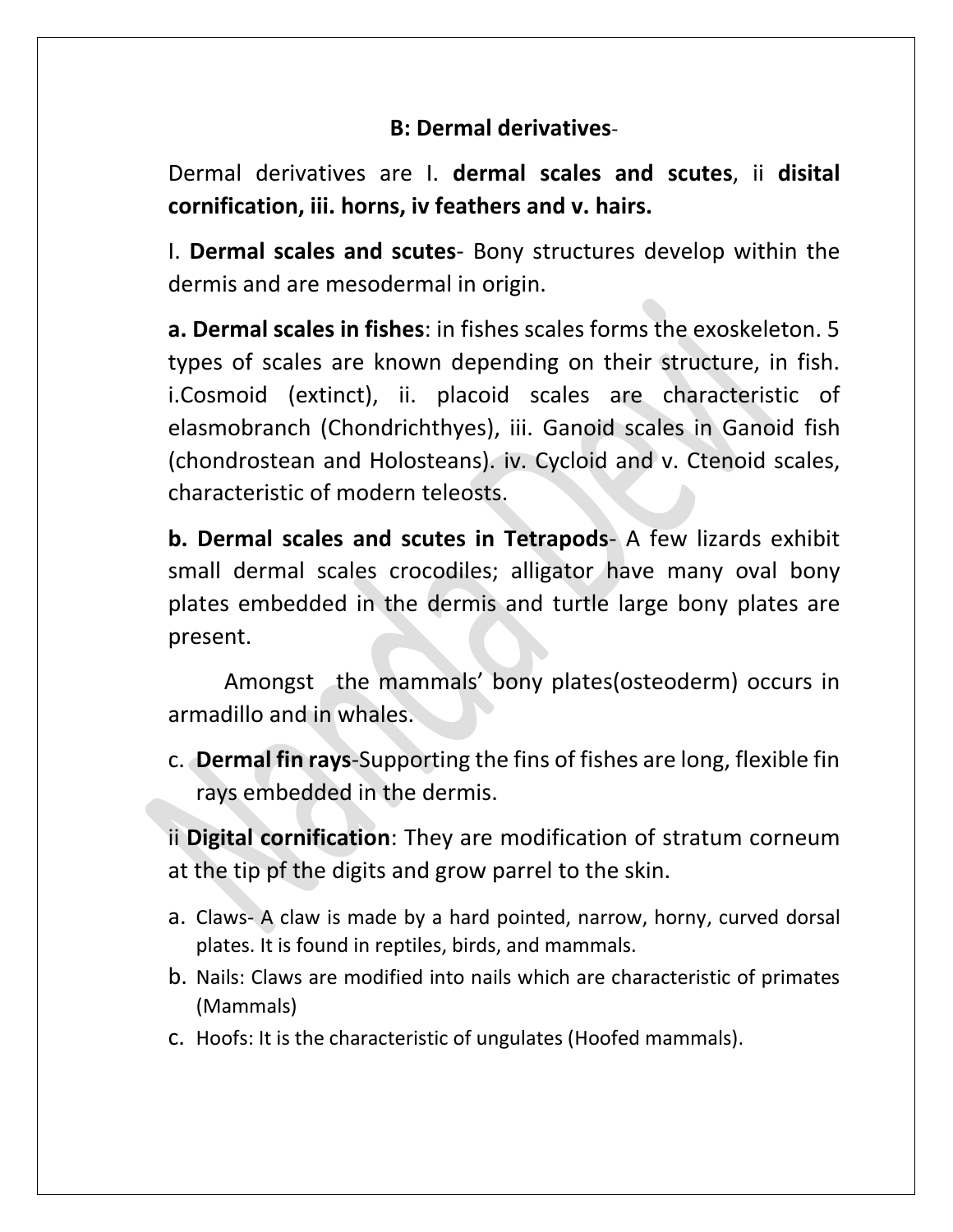- **iii. Horns:** Horn are found in hoofed mammals only. They are the organs of defense and offence. At least 5 types of horns are recognized but all are not true horns, that is the product of stratum corneum.
	- a. **True horn**: true horns or hollow horns are found in both sexes of goat, cattle, sheep, and others. They are unbranched and cylindrical and tapering, permanent structures that continue to grow throughout life and never shed.
	- b. **Prong horns**: Prong horns are true horns but the horny sheath of prong horn bears 1-3 branches, and it sheds every year. The permanent bony core become the base around which a new horn is developed.
	- c. **Antlers** it is the characteristic of deer family. They only found on males. Antlers are annual growth and true horns.
	- d. **Giraffe horns** It is stunted, unbranched and permanent antlers present in both sexes of giraffe. Each consists of a short bony dermal core, covered with simple unmodified skin or velvet which is never shed.
	- e. **Hair horns** Hair horns or fibre horns are found in rhinoceros of both sexes, perched upon a roughened area of nasal bones. These horns are completely made of thick and keratinized epidermal fibres fused together. These are permanent structure, if broken they again grow out.

**iv. feathers**: Feathers are found only in birds. They are dry, nonliving and cornified products of stratum corneum of epidermis. They are light weight, but strong and waterproof. They show colours due to presence of pigments., they protect the body, conserve heat and broad surfaces of wings and tail for flight. Generally, three types of feathers are recognized, contour, down (plumules) and filoplumes (Hair like).

**v. Hairs**: Hairs are characteristic of mammals. They may cover entire body (furred animal) or may be reduced to patches(man) or to scattered hairs